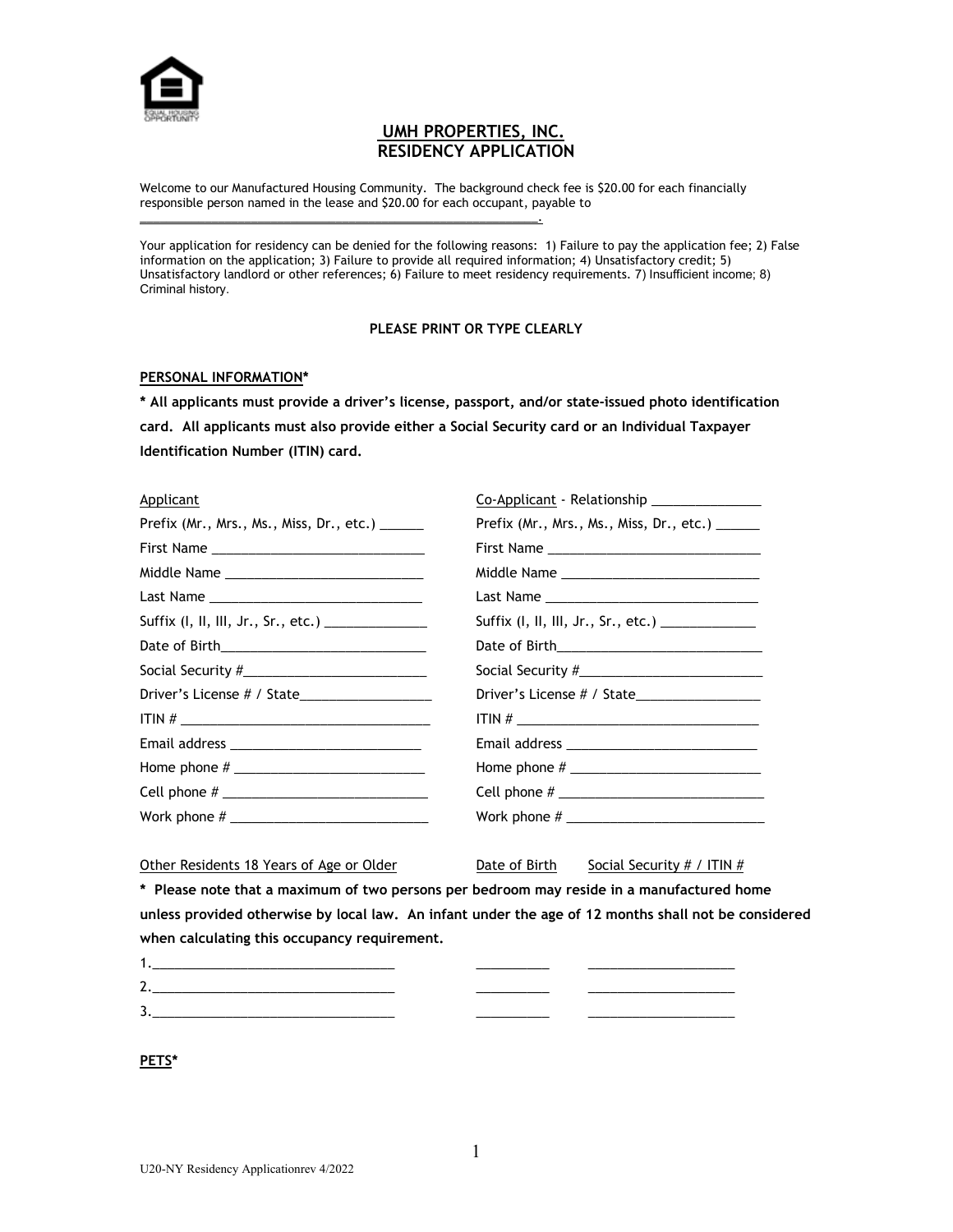

**\* You will be required to provide proof of licensing, inoculations and a photo on an annual basis. No more than two pets are permitted in rental homes. Some communities do not permit any pets in rental homes. Please speak with community management about the community's specific pet policy.** Kind, Breed, M/F, Spayed/Neutered, Weight, Age, Veterinarian

| . .      |  |            |  |
|----------|--|------------|--|
| -        |  |            |  |
| <b>.</b> |  | __________ |  |

## **RESIDENTIAL HISTORY**

| Applicant                                                                                                                                                             | Co-Applicant                                   |  |
|-----------------------------------------------------------------------------------------------------------------------------------------------------------------------|------------------------------------------------|--|
| Current Street Address _____________________                                                                                                                          | Current Street Address _____________________   |  |
| <u> 1980 - Jan James James James James James James James James James James James James James James James James J</u><br>Municipality ________________________________ |                                                |  |
| County ___________________________________                                                                                                                            |                                                |  |
|                                                                                                                                                                       |                                                |  |
| Zip Code _________________________________                                                                                                                            |                                                |  |
| 0wn_______Rent_______Other __________________                                                                                                                         |                                                |  |
| Landlord/Mortgagor ______________________                                                                                                                             | Landlord/Mortgagor_________________________    |  |
|                                                                                                                                                                       |                                                |  |
|                                                                                                                                                                       | Move-in date _________________________________ |  |
| Monthly Payment __________________________                                                                                                                            |                                                |  |
|                                                                                                                                                                       |                                                |  |

**Please list any and all other addresses where you have resided over the past 7 years:**

### **PRIOR ADDRESS #1**

| Street Address _____________________________  | Street Address _________________________     |
|-----------------------------------------------|----------------------------------------------|
| Municipality ________________________________ |                                              |
|                                               |                                              |
|                                               |                                              |
| Zip Code _________________________________    |                                              |
| Own______Rent______Other ________________     |                                              |
|                                               | Landlord/Mortgagor ________________________  |
|                                               |                                              |
| Monthly Payment _______________________       | Monthly Payment                              |
| Move-in date / Move-out date______________    | Move-in date / Move-out date________________ |

## **PRIOR ADDRESS #2**

| Street Address _______________________                                                                                                                                                                                         |  |
|--------------------------------------------------------------------------------------------------------------------------------------------------------------------------------------------------------------------------------|--|
|                                                                                                                                                                                                                                |  |
| County ___________________________________                                                                                                                                                                                     |  |
|                                                                                                                                                                                                                                |  |
| zip Code and the contract of the contract of the contract of the contract of the contract of the contract of the contract of the contract of the contract of the contract of the contract of the contract of the contract of t |  |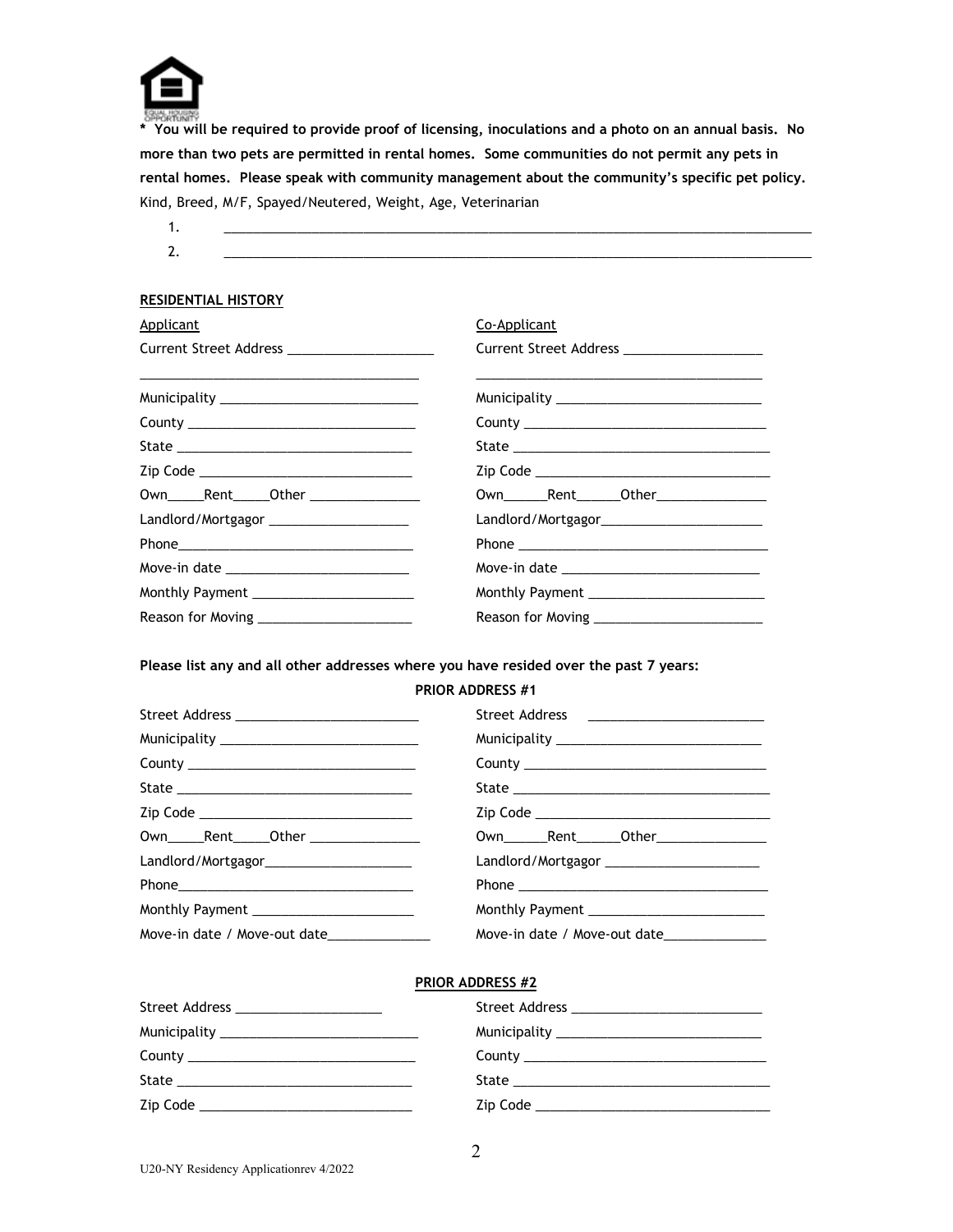

| <b>A STATE OF A STATE OF A STATE OF A</b><br>Own Rent Other <b>Canada Communist Communist Communist Communist Communist Communist Communist Communist Communist Communist Communist Communist Communist Communist Communist Communist Communist Communist Communist Communist</b> | Own Rent Other                               |
|-----------------------------------------------------------------------------------------------------------------------------------------------------------------------------------------------------------------------------------------------------------------------------------|----------------------------------------------|
| Landlord/Mortgagor_________________________                                                                                                                                                                                                                                       | Landlord/Mortgagor _________________________ |
|                                                                                                                                                                                                                                                                                   |                                              |
|                                                                                                                                                                                                                                                                                   |                                              |
| Move-in date / Move-out date_                                                                                                                                                                                                                                                     | Move-in date / Move-out date_                |

## **PRIOR ADDRESS #3**

| Street Address __________________________   | Street Address ________________________________ |  |
|---------------------------------------------|-------------------------------------------------|--|
|                                             |                                                 |  |
|                                             |                                                 |  |
|                                             |                                                 |  |
| Zip Code __________________________________ |                                                 |  |
| Own______Rent______Other ________________   |                                                 |  |
|                                             | Landlord/Mortgagor ________________________     |  |
|                                             |                                                 |  |
| Monthly Payment ________________________    |                                                 |  |
| Move-in date / Move-out date_______________ | Move-in date / Move-out date______________      |  |

## **PRIOR ADDRESS #4**

| Street Address _____________________________ | Street Address ______________________________   |  |  |
|----------------------------------------------|-------------------------------------------------|--|--|
|                                              |                                                 |  |  |
|                                              |                                                 |  |  |
|                                              |                                                 |  |  |
| Zip Code _________________________________   |                                                 |  |  |
| 0wn_______Rent_______0ther _________________ | 0wn_________Rent________Other__________________ |  |  |
|                                              | Landlord/Mortgagor ________________________     |  |  |
|                                              |                                                 |  |  |
|                                              | Monthly Payment ____________________________    |  |  |
| Move-in date / Move-out date______________   | Move-in date / Move-out date________________    |  |  |

## **PRIOR ADDRESS #5**

| Street Address ____________________________    |                                              |  |
|------------------------------------------------|----------------------------------------------|--|
| Municipality _________________________________ |                                              |  |
|                                                |                                              |  |
|                                                |                                              |  |
| Zip Code __________________________________    |                                              |  |
| 0wn_______Rent_______0ther __________________  |                                              |  |
| Landlord/Mortgagor_______________________      |                                              |  |
|                                                |                                              |  |
| Monthly Payment                                | Monthly Payment                              |  |
| Move-in date / Move-out date______________     | Move-in date / Move-out date________________ |  |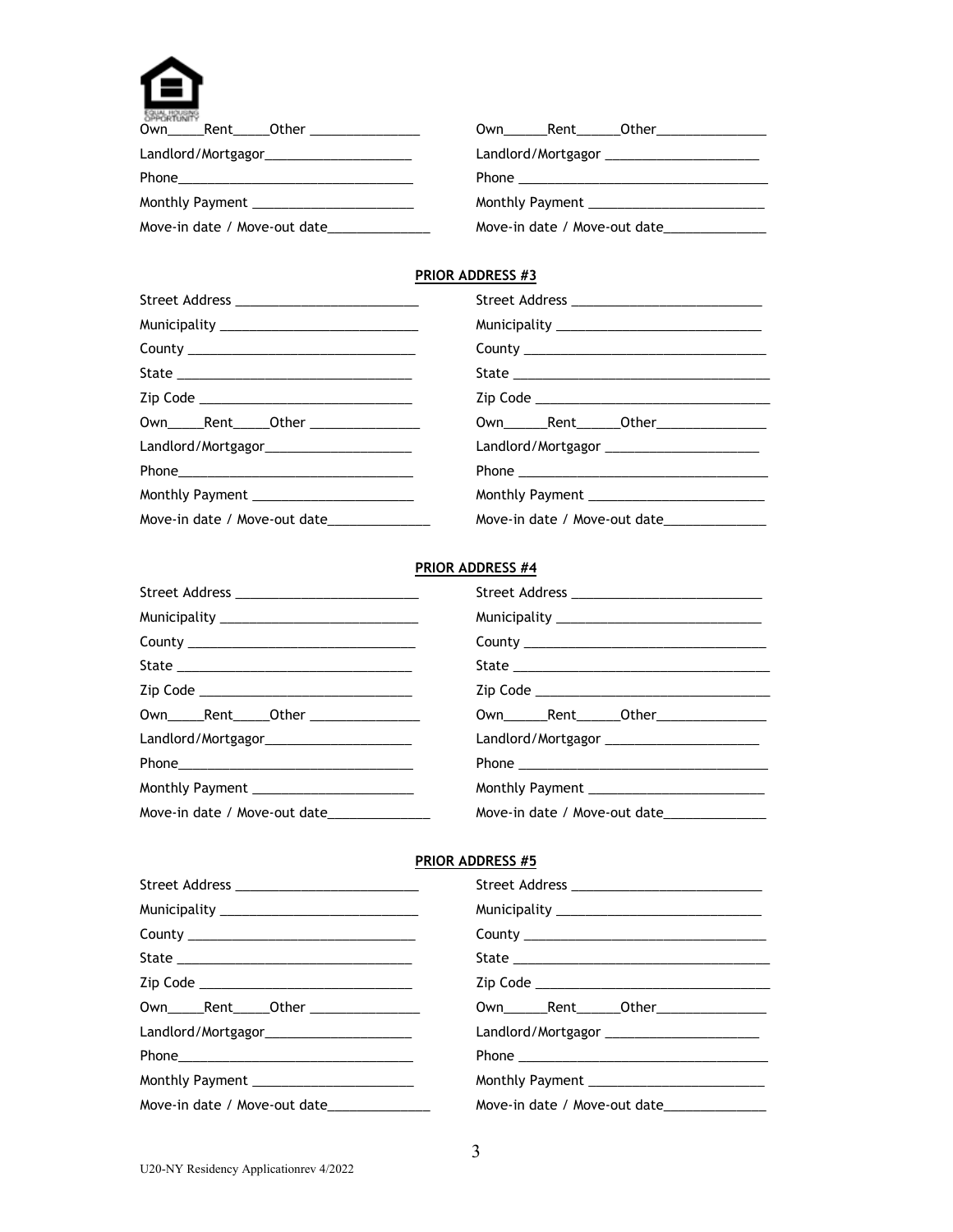

**Please use additional sheets of paper if necessary to include any remaining addresses over the past 7 years.**

## **PROOF OF INCOME\***

**\*Provide proof of employment or other forms of income (W-2, tax return, court order, other)**

| Applicant                                                                                                                              |  | Co-Applicant                          |  |
|----------------------------------------------------------------------------------------------------------------------------------------|--|---------------------------------------|--|
| 1.                                                                                                                                     |  | Employer ____________________________ |  |
|                                                                                                                                        |  | Annual salary \$                      |  |
|                                                                                                                                        |  |                                       |  |
| Length of time at employer __________________<br>Provide prior employer information if employed at current job for less than one year. |  |                                       |  |
|                                                                                                                                        |  |                                       |  |
|                                                                                                                                        |  |                                       |  |
|                                                                                                                                        |  | Length of time at employer ________   |  |
|                                                                                                                                        |  |                                       |  |

2. List all sources and amounts of income other List all sources and amounts of income than employment income (if you wish to have other than employment income (if you wish them considered to meet the income to have them considered to meet the qualification requirement) income qualification requirement) (E.g., alimony, child support, pension, (E.g., alimony, child support, pension, disability, etc.) and the disability, etc.)

## **CRIMINAL HISTORY**

Has either Applicant, or any person to reside in the home, ever pled guilty / been convicted of a criminal offense (misdemeanor or felony)? \_\_\_\_\_\_\_ Yes \_\_\_\_\_\_\_\_No If the answer is "yes", please explain and give dates: \_\_\_\_\_\_\_\_\_\_\_\_\_\_\_\_\_\_\_\_\_\_\_\_\_\_

\_\_\_\_\_\_\_\_\_\_\_\_\_\_\_\_\_\_\_\_\_\_\_\_\_\_\_\_\_\_\_\_\_\_\_\_\_\_\_\_\_\_\_ \_\_\_\_\_\_\_\_\_\_\_\_\_\_\_\_\_\_\_\_\_\_\_\_\_\_\_\_\_\_\_\_\_\_\_\_\_ \_\_\_\_\_\_\_\_\_\_\_\_\_\_\_\_\_\_\_\_\_\_\_\_\_\_\_\_\_\_\_\_\_\_\_\_\_\_\_\_\_\_\_ \_\_\_\_\_\_\_\_\_\_\_\_\_\_\_\_\_\_\_\_\_\_\_\_\_\_\_\_\_\_\_\_\_\_\_\_\_ \_\_\_\_\_\_\_\_\_\_\_\_\_\_\_\_\_\_\_\_\_\_\_\_\_\_\_\_\_\_\_\_\_\_\_\_\_\_\_\_\_\_\_ \_\_\_\_\_\_\_\_\_\_\_\_\_\_\_\_\_\_\_\_\_\_\_\_\_\_\_\_\_\_\_\_\_\_\_\_\_

Is either Applicant, or any person to reside in the home, actively on probation or parole resulting from any of the crimes mentioned above? \_\_\_\_\_\_\_\_\_\_\_\_ Yes \_\_\_\_\_\_\_\_\_\_\_\_\_\_ No

\_\_\_\_\_\_\_\_\_\_\_\_\_\_\_\_\_\_\_\_\_\_\_\_\_\_\_\_\_\_\_\_\_\_\_\_\_\_\_\_\_\_\_\_\_\_\_\_\_\_\_\_\_\_\_\_\_\_\_\_\_\_\_\_\_\_\_\_\_\_\_\_\_\_\_\_\_\_\_\_\_\_\_\_\_\_

### **LITIGATION HISTORY**

Has either Applicant ever been party to any lawsuit, eviction, judgment, bankruptcy, foreclosure or other litigation, or broken a lease? \_\_\_\_\_\_\_\_\_\_ Yes \_\_\_\_\_\_\_\_\_\_ No

\_\_\_\_\_\_\_\_\_\_\_\_\_\_\_\_\_\_\_\_\_\_\_\_\_\_\_\_\_\_\_\_\_\_\_\_\_\_\_\_\_\_\_\_\_\_\_\_\_\_\_\_\_\_\_\_\_\_\_\_\_\_\_\_\_\_\_\_\_\_\_\_\_\_\_\_\_\_\_\_\_\_\_\_\_\_\_\_\_\_ \_\_\_\_\_\_\_\_\_\_\_\_\_\_\_\_\_\_\_\_\_\_\_\_\_\_\_\_\_\_\_\_\_\_\_\_\_\_\_\_\_\_\_\_\_\_\_\_\_\_\_\_\_\_\_\_\_\_\_\_\_\_\_\_\_\_\_\_\_\_\_\_\_\_\_\_\_\_\_\_\_\_\_\_\_\_\_\_\_\_

If the answer is "yes", please explain, give dates, and amount of any unsatisfied judgment: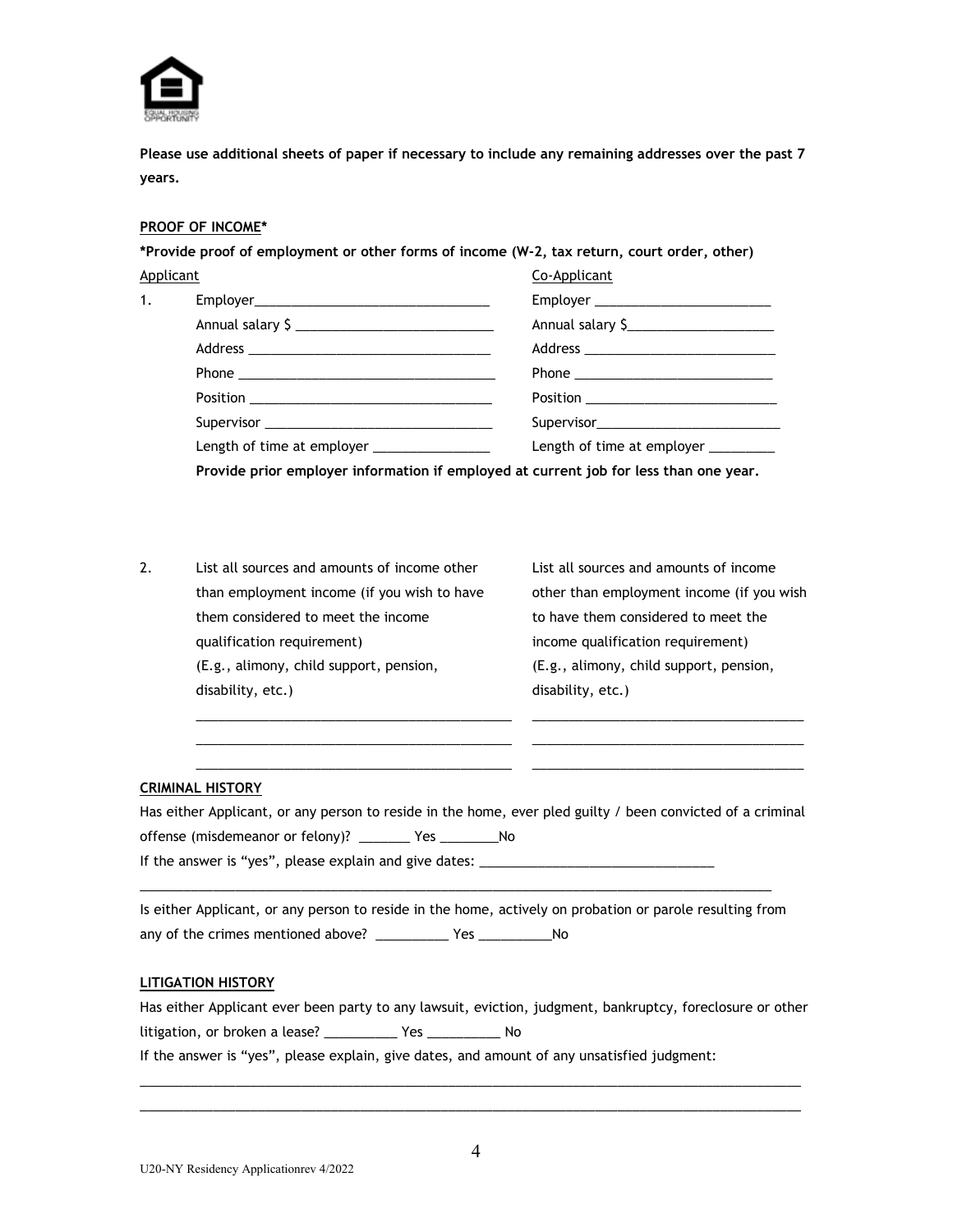

| <b>OTHER INFORMATION</b>                                                               |                 |  |           |                                                                                                            |
|----------------------------------------------------------------------------------------|-----------------|--|-----------|------------------------------------------------------------------------------------------------------------|
| Applicant                                                                              |                 |  |           |                                                                                                            |
| <b>Automobiles</b>                                                                     |                 |  |           |                                                                                                            |
| Make - Year - Color - License - State                                                  |                 |  |           |                                                                                                            |
| 1.                                                                                     |                 |  |           |                                                                                                            |
| 2.                                                                                     |                 |  |           |                                                                                                            |
| Co-Applicant                                                                           |                 |  |           |                                                                                                            |
| <b>Automobiles</b>                                                                     |                 |  |           |                                                                                                            |
| Make - Year - Color - License - State                                                  |                 |  |           |                                                                                                            |
| 1.                                                                                     |                 |  |           |                                                                                                            |
| 2.                                                                                     |                 |  |           |                                                                                                            |
|                                                                                        |                 |  |           |                                                                                                            |
| In case of emergency, contact:                                                         |                 |  |           |                                                                                                            |
| Applicant                                                                              |                 |  |           |                                                                                                            |
| Name - Relationship - Address - Phone                                                  |                 |  |           |                                                                                                            |
| Co-Applicant                                                                           |                 |  |           |                                                                                                            |
| Name - Relationship - Address - Phone                                                  |                 |  |           |                                                                                                            |
|                                                                                        |                 |  |           |                                                                                                            |
| ***HOW DID YOU HEAR ABOUT OUR COMMUNTY?                                                |                 |  |           |                                                                                                            |
| MANUFACTURED HOME INFORMATION                                                          |                 |  |           |                                                                                                            |
| Year $\qquad \qquad$                                                                   |                 |  |           |                                                                                                            |
| _______ Make ___________ Model ______________ Size ____________Serial # ______________ |                 |  |           |                                                                                                            |
| Bedrooms/Bathrooms __________Date of Purchase _______________                          |                 |  |           |                                                                                                            |
|                                                                                        |                 |  |           | Type of Heat: _________ Oil ___________ Gas __________Electric __________Other ____________Required # amps |
|                                                                                        |                 |  |           |                                                                                                            |
|                                                                                        |                 |  |           |                                                                                                            |
|                                                                                        |                 |  |           |                                                                                                            |
|                                                                                        | Company Address |  | Phone $#$ |                                                                                                            |
|                                                                                        |                 |  |           | Desired Lot __________________Desired date _____________________Length of occupancy _______________        |

I certify that the above information is correct and I understand that this application may be revoked if any information furnished herein is found to be false. I authorize Landlord to obtain information deemed desirable in processing this application, including but not limited to: credit reports, civil or criminal actions, rental history, employment history, police and vehicle records; and I release Landlord, its employees and agents from all liability for any damage incurred in furnishing or obtaining such information. Upon approval, I agree to execute a lease before possession is given. I shall be given a copy of the lease, including rules and regulations. I agree to pay the security deposit, if any, and the first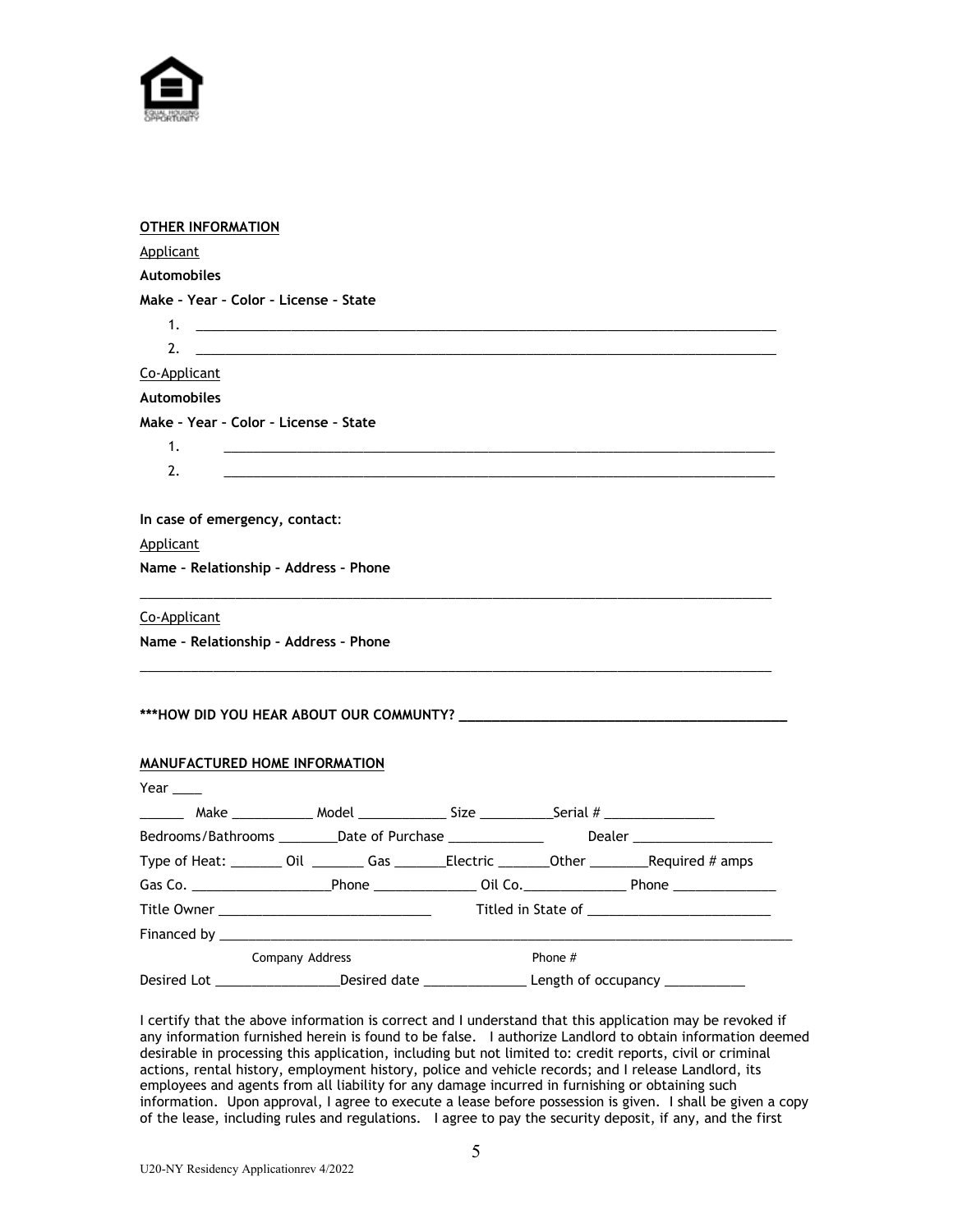

month's rent within five days after being notified of approval, time being of the essence; failing which, the application fee shall be retained by Landlord as the agreed compensation for credit investigation, processing and verification of the application, other expenses and/or loss of rent, and the Landlord shall have no further obligation to me. In no event is the application fee refundable. I hereby waive any claim

for damages by reason of non-acceptance of this application which the Landlord or his agent may reject without stating reason for doing so. I understand that this application will be incorporated into my Lease.

| <b>Applicant</b>            |      | Co-Applicant |      |
|-----------------------------|------|--------------|------|
|                             |      |              |      |
| Name                        | Date | Name         | Date |
| <b>UMH Properties, Inc.</b> |      |              |      |
|                             |      |              |      |
| By:                         | Date |              |      |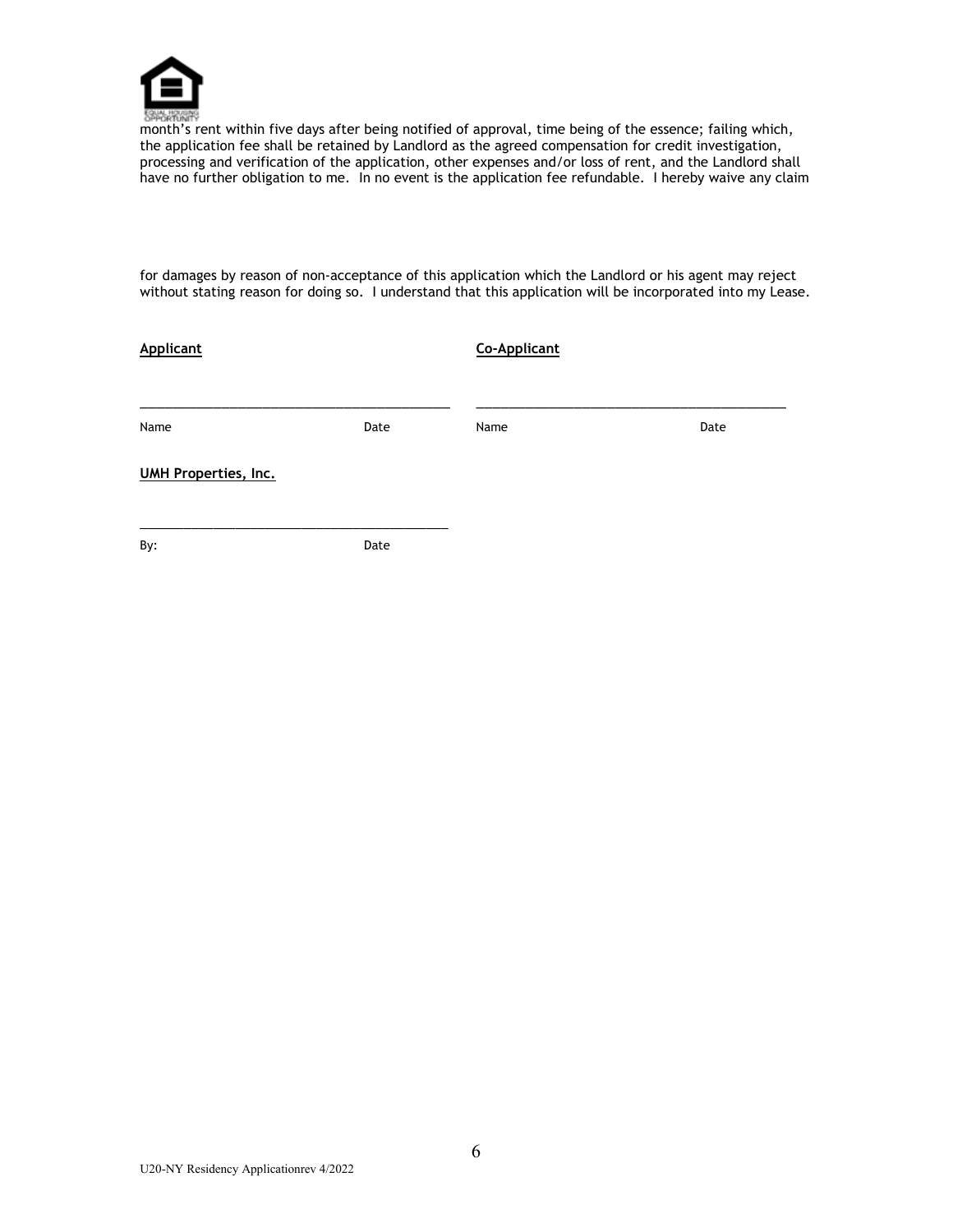

By signing below, you acknowledge and understand that in connection with your application for residential tenancy with UMH Properties, Inc., we may now, or at any time you are leasing from UMH Properties, Inc . obtain a "consumer report" and/or an "investigative consumer report" on you from **TRAK-1 TECHNOLOGY**, a consumer reporting agency, or from any third party, in strict compliance with both state and federal law. A consumer report is any communication of information by a consumer reporting agency bearing on you credit worthiness, credit standing, credit capacity, character, general reputation, personal characteristics, or mode of living which is used or expected to be used for purposes of serving as a factor in establishing your current and/or continuing eligibility for residential purposes. An investigative consumer report is obtained through personal interviews with individuals who may have knowledge of your character, general reputation, personal characteristics, or mode of living. The consumer reports or investigative consumer reports may contain public record information which may be requested or made on you including, but not limited to: consumer credit, criminal records, civil cases in which you have been involved, driving history records, education records, previous employment history, workers compensation claims history, social security traces, military records, professional licensure records, eviction records, drug testing, government records, and others. You further understand that these reports may include reasons for your evictions at other residential complexes, if applicable. You also acknowledge and understand that information from various federal, state, local, and other agencies which contain information about your past activities will be requested. You are hereby notified that you have the right to make a timely request for a copy of the scope and nature of the above investigative background report and/or a complete copy of your consumer report contained in UMH Properties, Inc.'s files on you at the time of your request by providing proper identification and the payment of any legally permissible fees. You are further notified that, in the event you are denied tenancy, you will be provided the name, address and telephone number of the consumer reporting agency and a description in writing of your rights under the Fair Credit Reporting Act. Correspondence to **TRAK-1 TECHNOLOGY** shall be directed to: **TRAK-1 TECHNOLOGY; CONSUMER DISPUTES; P.O. BOX 52028; TULSA, OKLAHOMA, 74152; 918-779-7000.**

**THE FAIR CREDIT REPORTING ACT GIVES YOU SPECIFIC RIGHTS IN DEALING WITH CONSUMER REPORTING AGENCIES. YOU WILL BE GIVEN A SUMMARY OF THESE RIGHTS TOGETHER WITH THIS DOCUMENT.**

#### **AUTHORIZATION**

By signing below, you hereby authorize, without reservation, **TRAK-1 TECHNOLOGY** or any third party contacted by this organization to furnish the above-mentioned and requested information. You further authorize ongoing procurement of the above-mentioned information, reports and records at any time during your residential tenancy or in the course of considering you for residential tenancy. You also agree that a fax or photocopy of this authorization with your signature is accepted as having the same authority as the original. You further authorize and request, without reservation, any present or former employer, landlord, school, police department, financial institution, division or motor vehicles, consumer reporting agencies, or other persons or agencies having knowledge about you to furnish [**LANDLORD/COMPANY NAME**] with any and all background information in their possession regarding you, so that your residential tenancy qualifications may be evaluated and/or reassessed.

#### **ACKNOWLEGEMENT OF RECEIPT OF SUMMARY OF RIGHTS**

**By signing below, you certify: (1) that you have read and fully understand this disclosure and authorization; (2) that all of the information you are providing is true, complete, correct, and accurate; (3) that you acknowledge that you have received the attached summary of your rights under the Fair Credit Reporting Act (15 U.S.C. §1681 et seq.). The following is information required in order for** [**LANDLORD/COMPANY NAME**] **to obtain a complete consumer report.**

| Signed this_     |      | day of<br>$.20$ — $.$ |      |
|------------------|------|-----------------------|------|
| <b>Applicant</b> |      | <b>Co-Applicant</b>   |      |
| Name             | Date | Name                  | Date |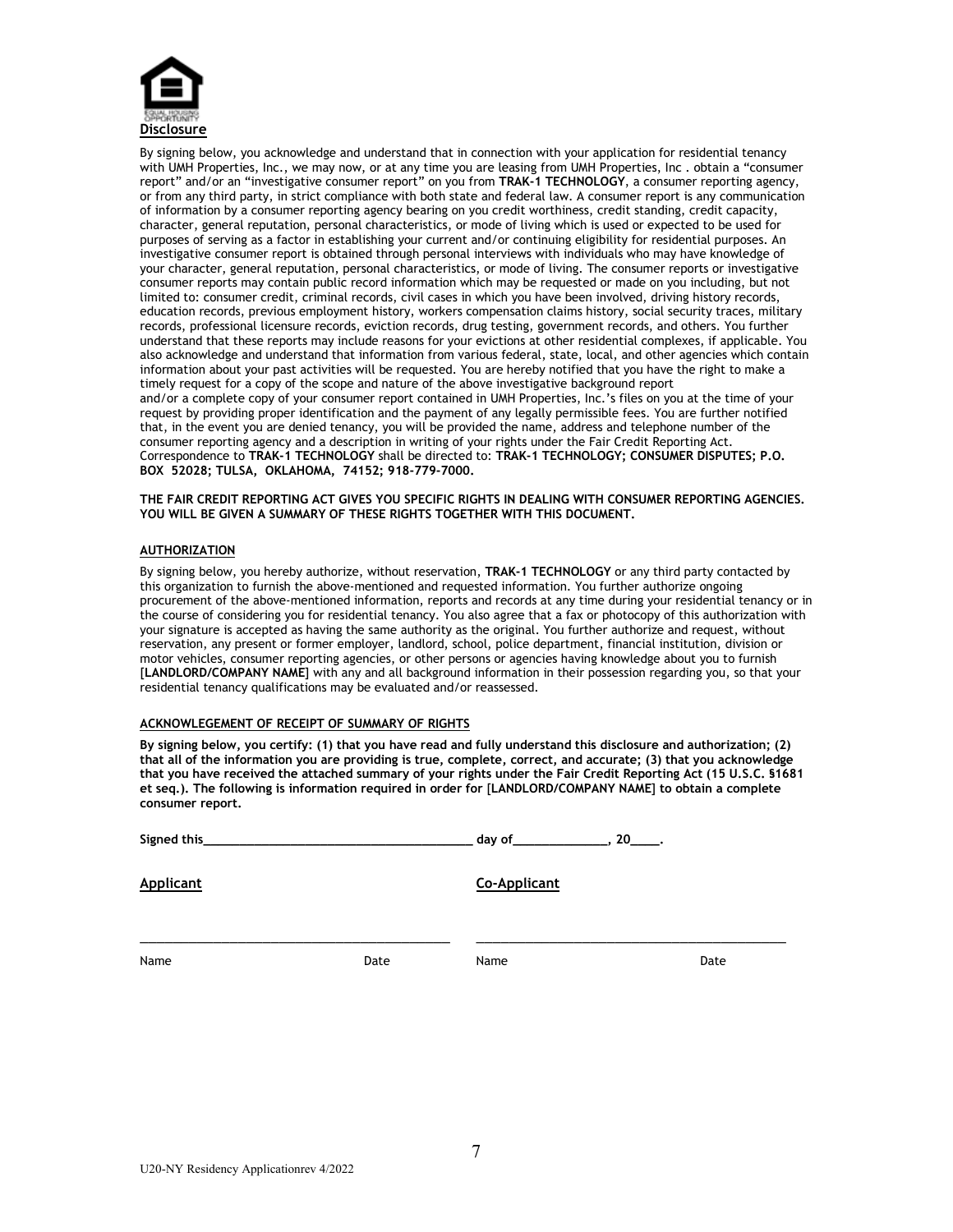

### **A Summary of Your Rights Under the Fair Credit Reporting Act**

The federal Fair Credit Reporting Act (FCRA) promotes the accuracy, fairness, and privacy of information in the files of consumer reporting agencies. These are many types of consumer reporting agencies, including credit bureaus and specialty agencies (such as agencies that sell information about check writing histories, medical records, and rental history records). Here is a summary of your major rights under the FCRA. **For more information, including information about additional rights, go t[o www.ftc.gov/credit](http://www.ftc.gov/credit) or write to: Consumer Response, Center, Room 130- A, Federal Trade Commission, 600 Pennsylvania Ave. N.W., Washington, D.C. 20580.**

- **You must be told if information in your file has been used against you.** Anyone who uses a credit report or another type of consumer report to deny your application for credit, insurance, or employment-or to take another adverse action against you-must tell you, and must give you the name, address, and phone number of the agency that provided the information.
- **You have the right to know what is in your file.** You may request and obtain all the information about you in the files of a consumer reporting agency (your "file disclosure"). You will be required to provide proper identification, which may include your Social Security number. In many cases, the disclosure will be free. You are entitled to a free file disclosure if:
	- $\circ$  a person has taken adverse action against you because of information in your credit report;<br> $\circ$  you are the victim of identity theft and place a fraud alert in your file;
		- you are the victim of identity theft and place a fraud alert in your file;
	- $\circ$  your file contains inaccurate information as a result of fraud;<br> $\circ$  you are on public assistance:
	- you are on public assistance;
		- you are unemployed but expect to apply for employment within 60 days.

In addition, by September 2007 all consumers will be entitled to be one free disclosure every 12 months upon request from each nationwide credit bureau and from nationwide specialty consumer reporting agencies. See [www.ftc.gov/credit](http://www.ftc.gov/credit) for additional information.

- **You have the right to ask for a credit score.** Credit scores are numerical summaries of your creditworthiness based on information from credit bureaus. You may request a credit score from consumer reporting agencies that create scores or distribute scores used in residential real property loans, but you will have to pay for it. In some mortgage transactions, you will receive credit score information for free from mortgage lender.
- **You have the right to dispute incomplete or inaccurate information.** If you identify information in your file that is incomplete or inaccurate, and report it to the consumer reporting agency, the agency must investigate unless your dispute is frivolous. See [www.ftc.gov/credit](http://www.ftc.gov/credit) for an explanation of dispute procedures.
- **Consumer reporting agencies must correct or delete inaccurate, incomplete, or unverifiable information.**  Inaccurate, incomplete or unverifiable information must be removed or corrected, usually within 30 days. However, a consumer reporting agency may continue to report information is has verified as accurate.
- **Consumer reporting agencies may not report outdated negative information.** In most cases, a consumer reporting agency may not report negative information that is more then seven years old, or bankruptcies that are more than 10 years old.
- **Access to your file is limited.** A consumer reporting agency may provide information about you only to people with a valid need—usually to consider an application with a creditor, insurer, employer, landlord, or other business. The FCRA specifies those with a valid need for access.
- **You must give your consent for reports to be provided to employers.** A consumer reporting agency may not give out information about you to your employer, or a potential employer, without your written consent given to the employer. Written consent generally is not required in the trucking industry. For more information, go to [www.ftc.gov/credit.](http://www.ftc.gov/credit)
- **You may limit "prescreened" offers of credit and insurance you get based on information in your credit report.** Unsolicited "prescreened" offers for credit and insurance must include a toll-free phone number you can call if you choose to remove your name and address from the lists these offers are based on. You may opt-out with the nationwide credit bureaus at 1-888-5-OPTOUT (1-888-567-8688).
- **You may seek damages from violators.** If a consumer reporting agency violates the FCRA, you may be able to sue in state or federal court.
- **Identity theft victims and active duty military personnel have additional rights.** For more information, visit [www.ftc.gov/credit.](http://www.ftc.gov/credit)